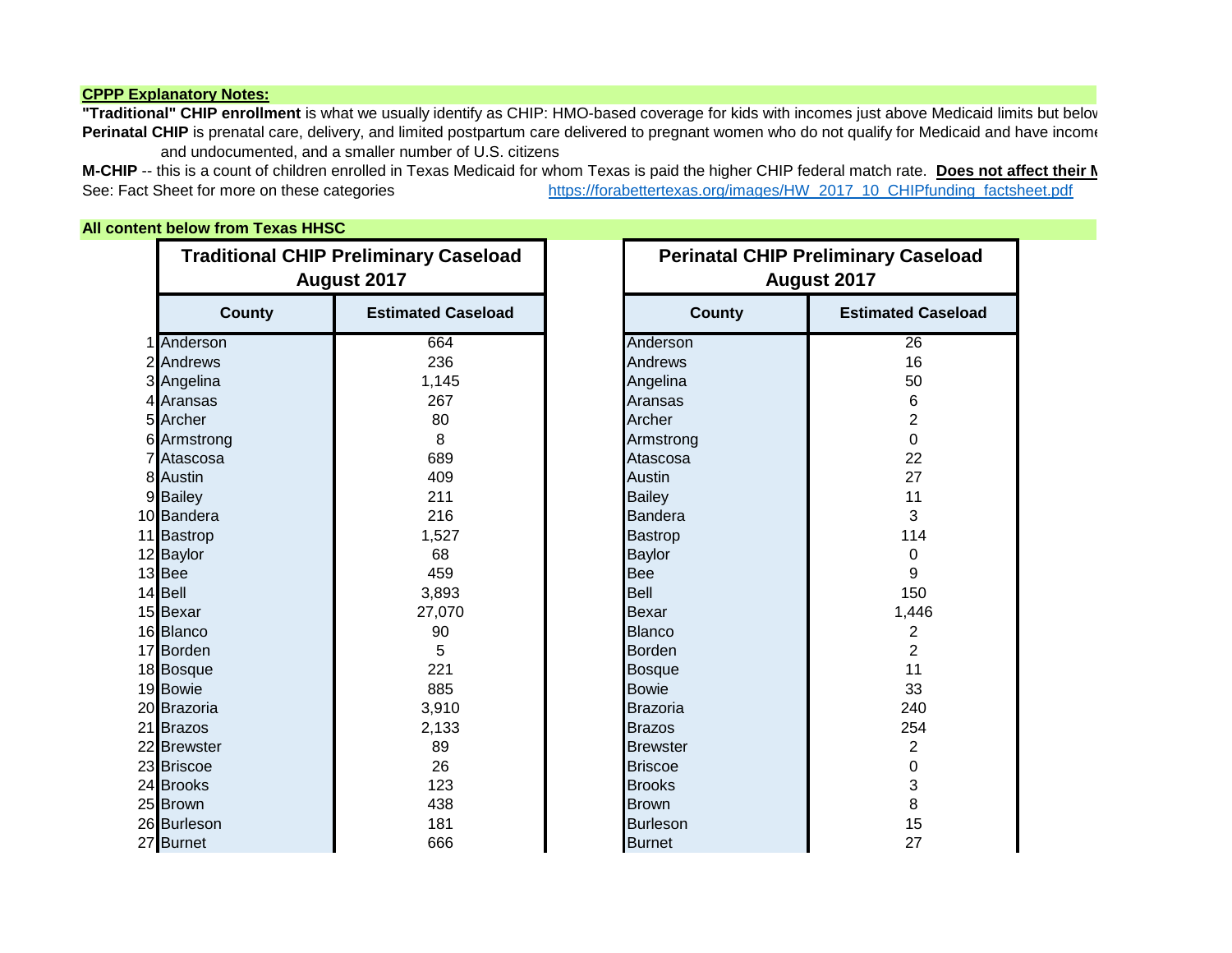| 28 Caldwell      | 914    | Caldwell          | 45                      |
|------------------|--------|-------------------|-------------------------|
| 29 Calhoun       | 267    | Calhoun           | 22                      |
| 30 Callahan      | 179    | Callahan          | $\overline{0}$          |
| 31 Cameron       | 7,918  | Cameron           | 776                     |
| 32 Camp          | 216    | Camp              | 19                      |
| 33 Carson        | 45     | Carson            | $\pmb{0}$               |
| 34 Cass          | 311    | Cass              | 3                       |
| 35 Castro        | 195    | Castro            | 11                      |
| 36 Chambers      | 348    | Chambers          | 27                      |
| 37 Cherokee      | 941    | Cherokee          | 73                      |
| 38 Childress     | 88     | <b>Childress</b>  | $\mathbf 0$             |
| 39 Clay          | 113    | Clay              | 0                       |
| 40 Cochran       | 46     | Cochran           | $\overline{2}$          |
| 41 Coke          | 21     | Coke              | $\mathbf 0$             |
| 42 Coleman       | 85     | Coleman           | $\overline{2}$          |
| 43 Collin        | 7,659  | Collin            | 578                     |
| 44 Collingsworth | 36     | Collingsworth     | $\overline{2}$          |
| 45 Colorado      | 273    | Colorado          | 30                      |
| 46 Comal         | 1,373  | Comal             | 40                      |
| 47 Comanche      | 221    | Comanche          | 10                      |
| 48 Concho        | 35     | Concho            | $\mathbf 0$             |
| 49 Cooke         | 494    | Cooke             | 42                      |
| 50 Coryell       | 723    | Coryell           | 12                      |
| 51 Cottle        | 6      | Cottle            | $\mathbf 0$             |
| 52 Crane         | 69     | Crane             | 4                       |
| 53 Crockett      | 54     | Crockett          | 3                       |
| 54 Crosby        | 76     | Crosby            | 0                       |
| 55 Culberson     | 33     | Culberson         | 1                       |
| 56 Dallam        | 143    | Dallam            | 18                      |
| 57 Dallas        | 50,274 | <b>Dallas</b>     | 5,839                   |
| 58 Dawson        | 163    | Dawson            | 8                       |
| 59 Deaf Smith    | 396    | <b>Deaf Smith</b> | 35                      |
| 60 Delta         | 80     | <b>Delta</b>      | $\mathbf 0$             |
| 61 Denton        | 8,241  | Denton            | 621                     |
| 62 DeWitt        | 236    | <b>DeWitt</b>     | $\boldsymbol{9}$        |
| 63 Dickens       | 25     | <b>Dickens</b>    | 0                       |
| 64 Dimmit        | 178    | <b>Dimmit</b>     | $\mathbf 0$             |
| 65 Donley        | 34     | Donley            | 0                       |
| 66 Duval         | 172    | Duval             | $\overline{\mathbf{c}}$ |
| 67 Eastland      | 272    | Eastland          | 6                       |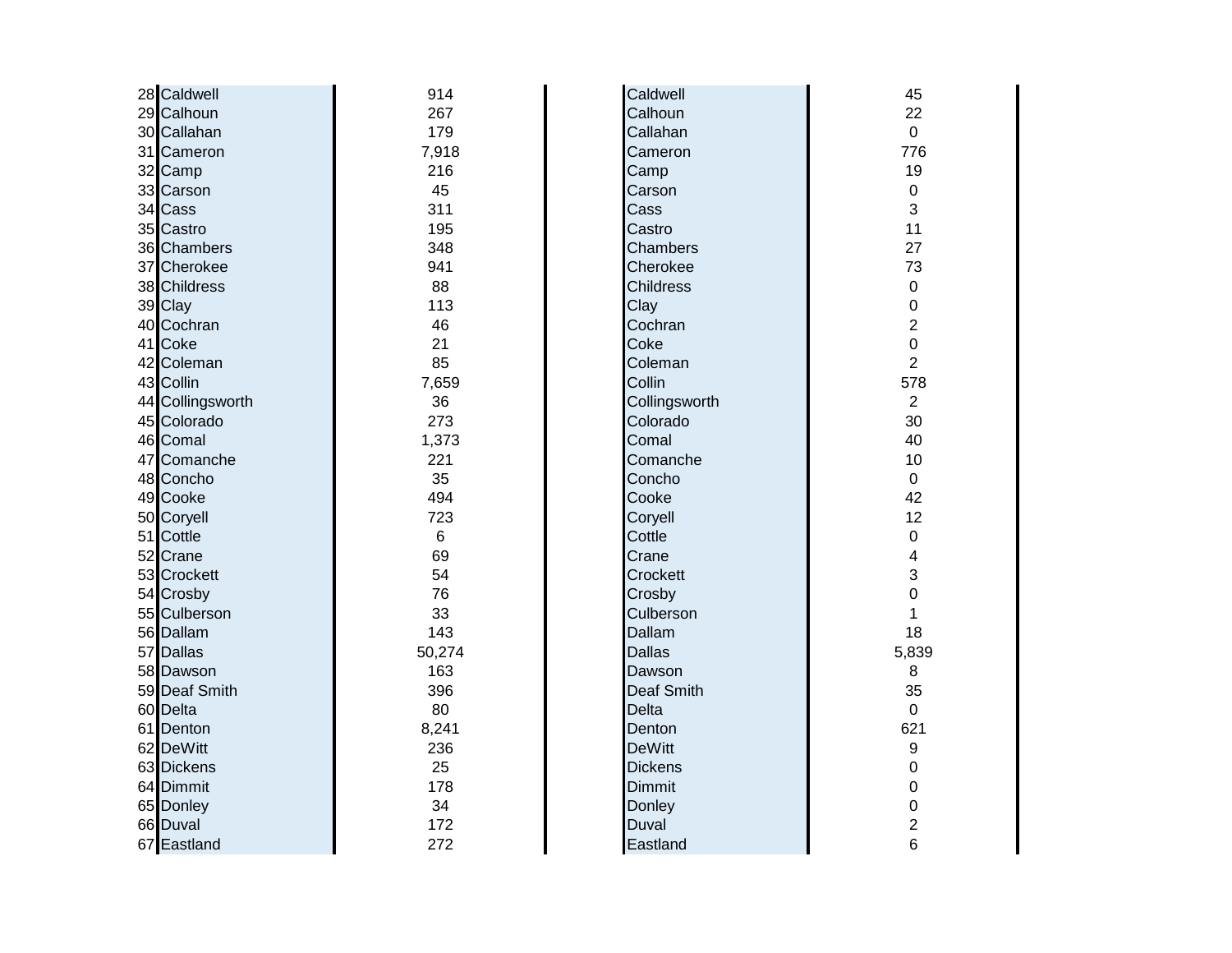| 68 Ector      | 1,997  | Ector         | 179            |
|---------------|--------|---------------|----------------|
| 69 Edwards    | 17     | Edwards       | $\mathbf 0$    |
| 70 Ellis      | 2,354  | Ellis         | 101            |
| 71 El Paso    | 14,927 | El Paso       | 763            |
| 72 Erath      | 536    | Erath         | 29             |
| 73 Falls      | 240    | Falls         | 9              |
| 74 Fannin     | 360    | Fannin        | 19             |
| 75 Fayette    | 322    | Fayette       | 24             |
| 76 Fisher     | 42     | Fisher        | $\mathbf 1$    |
| 77 Floyd      | 86     | Floyd         | 0              |
| 78 Foard      | 15     | Foard         | 0              |
| 79 Fort Bend  | 8,937  | Fort Bend     | 565            |
| 80 Franklin   | 177    | Franklin      | $\overline{2}$ |
| 81 Freestone  | 232    | Freestone     | 12             |
| 82 Frio       | 239    | Frio          | 8              |
| 83 Gaines     | 681    | Gaines        | 87             |
| 84 Galveston  | 3,439  | Galveston     | 241            |
| 85 Garza      | 112    | Garza         | 3              |
| 86 Gillespie  | 387    | Gillespie     | 22             |
| 87 Glasscock  | 16     | Glasscock     | $\overline{2}$ |
| 88 Goliad     | 88     | Goliad        | 1              |
| 89 Gonzales   | 402    | Gonzales      | 31             |
| 90 Gray       | 290    | Gray          | 20             |
| 91 Grayson    | 1,606  | Grayson       | 100            |
| 92 Gregg      | 1,914  | Gregg         | 124            |
| 93 Grimes     | 331    | Grimes        | 20             |
| 94 Guadalupe  | 1,703  | Guadalupe     | 50             |
| 95 Hale       | 574    | Hale          | 32             |
| 96 Hall       | 45     | Hall          | $\mathbf 1$    |
| 97 Hamilton   | 94     | Hamilton      | 6              |
| 98 Hansford   | 95     | Hansford      | 6              |
| 99 Hardeman   | 57     | Hardeman      | 0              |
| 100 Hardin    | 619    | Hardin        | 5              |
| 101 Harris    | 77,592 | <b>Harris</b> | 9,763          |
| 102 Harrison  | 869    | Harrison      | 53             |
| 103 Hartley   | 75     | Hartley       | $\overline{7}$ |
| 104 Haskell   | 58     | Haskell       | 0              |
| 105 Hays      | 2,493  | Hays          | 152            |
| 106 Hemphill  | 71     | Hemphill      | 5              |
| 107 Henderson | 1,074  | Henderson     | 49             |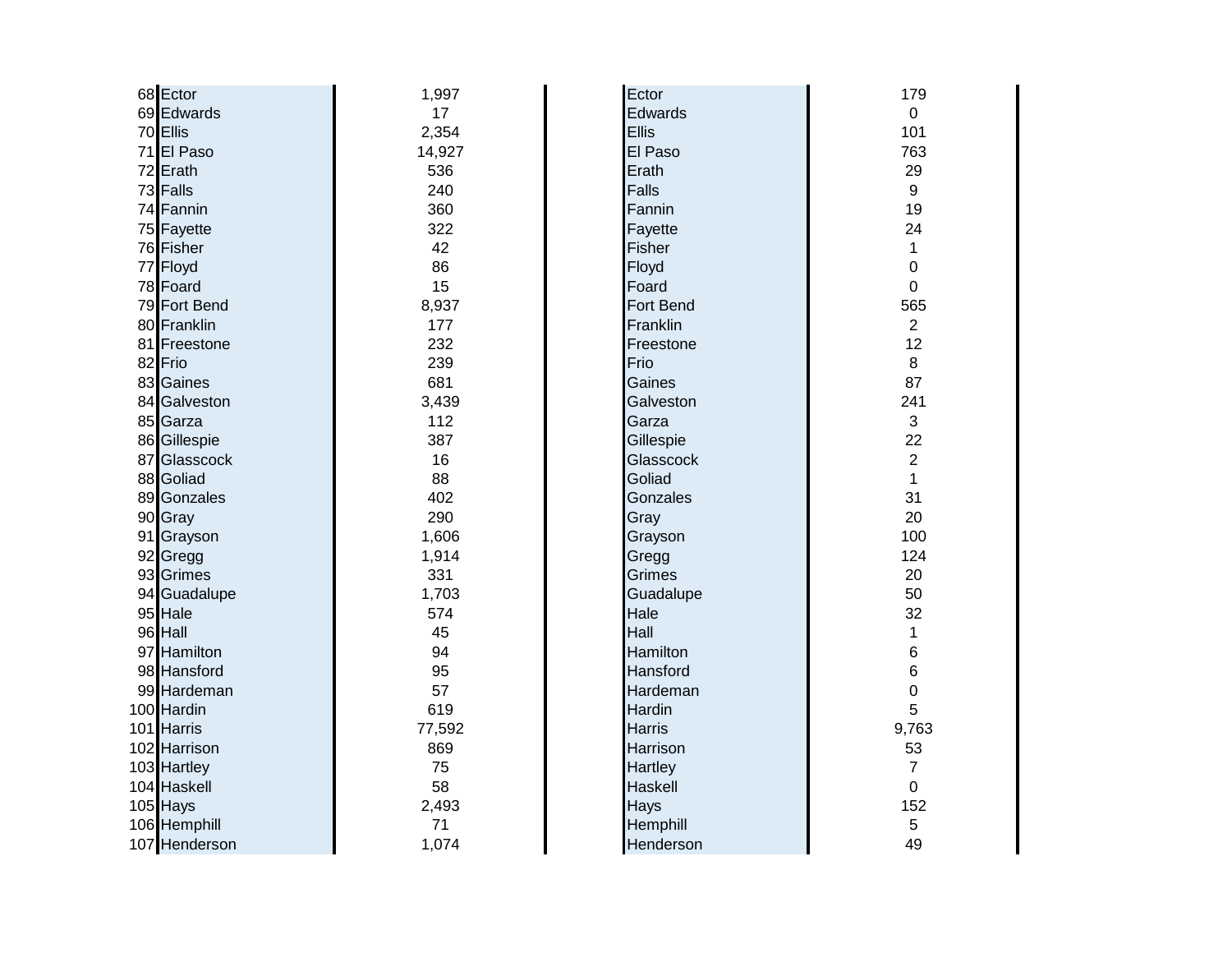|          | 108 Hidalgo    | 14,598           | Hidalgo           | 2,217            |
|----------|----------------|------------------|-------------------|------------------|
| 109 Hill |                | 523              | Hill              | 14               |
|          | 110 Hockley    | 390              | Hockley           | 13               |
|          | 111 Hood       | 624              | Hood              | 26               |
|          | 112 Hopkins    | 561              | <b>Hopkins</b>    | 17               |
|          | 113 Houston    | 221              | Houston           | 12               |
|          | 114 Howard     | 374              | Howard            | $\overline{7}$   |
|          | 115 Hudspeth   | 98               | Hudspeth          | 3                |
|          | 116 Hunt       | 1,198            | Hunt              | 81               |
|          | 117 Hutchinson | 214              | Hutchinson        | 3                |
|          | 118 Irion      | 8                | Irion             | 0                |
|          | 119 Jack       | 112              | <b>Jack</b>       | 11               |
|          | 120 Jackson    | 199              | Jackson           | $\boldsymbol{9}$ |
|          | 121 Jasper     | 445              | Jasper            | 12               |
|          | 122 Jeff Davis | 12               | <b>Jeff Davis</b> | $\mathbf{1}$     |
|          | 123 Jefferson  | 2,923            | Jefferson         | 331              |
|          | 124 Jim Hogg   | 75               | Jim Hogg          | $\mathbf{1}$     |
|          | 125 Jim Wells  | 632              | <b>Jim Wells</b>  | 12               |
|          | 126 Johnson    | 2,596            | Johnson           | 105              |
|          | 127 Jones      | 175              | Jones             | 5                |
|          | 128 Karnes     | 140              | <b>Karnes</b>     | $\overline{7}$   |
|          | 129 Kaufman    | 1,856            | Kaufman           | 74               |
|          | 130 Kendall    | 309              | Kendall           | 26               |
|          | 131 Kenedy     | $\boldsymbol{9}$ | Kenedy            | $\mathbf 0$      |
|          | 132 Kent       | 4                | Kent              | $\boldsymbol{0}$ |
|          | 133 Kerr       | 673              | Kerr              | 21               |
|          | 134 Kimble     | 61               | Kimble            | $\boldsymbol{0}$ |
|          | 135 King       | 3                | King              | 0                |
|          | 136 Kinney     | 42               | Kinney            | 0                |
|          | 137 Kleberg    | 358              | Kleberg           | 4                |
|          | 138 Knox       | 63               | <b>Knox</b>       | $\overline{c}$   |
|          | 139 Lamar      | 702              | Lamar             | 38               |
|          | 140 Lamb       | 253              | Lamb              | 18               |
|          | 141 Lampasas   | 217              | Lampasas          | $\,6\,$          |
|          | 142 La Salle   | 102              | La Salle          | $\overline{2}$   |
|          | 143 Lavaca     | 223              | Lavaca            | 15               |
|          | 144 Lee        | 264              | Lee               | 17               |
|          | 145 Leon       | 209              | Leon              | 12               |
|          | 146 Liberty    | 1,162            | Liberty           | 87               |
|          | 147 Limestone  | 341              | Limestone         | 18               |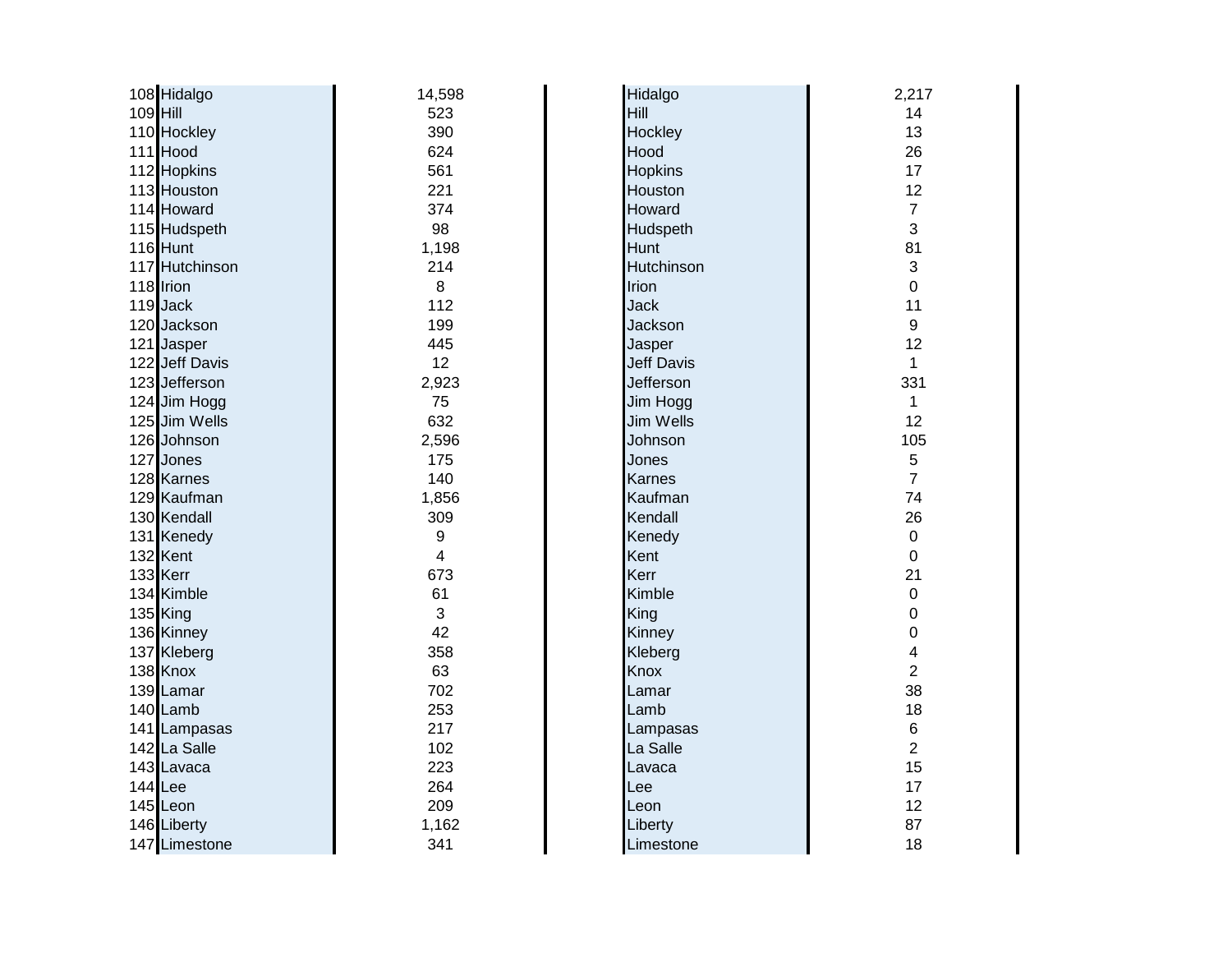| 148 Lipscomb    | 40             | Lipscomb         | $\overline{c}$   |
|-----------------|----------------|------------------|------------------|
| 149 Live Oak    | 118            | Live Oak         | 5                |
| 150 Llano       | 202            | Llano            | 5                |
| 151 Loving      | $\overline{0}$ | Loving           | 1                |
| 152 Lubbock     | 3,820          | Lubbock          | 107              |
| 153 Lynn        | 66             | Lynn             | 3                |
| 154 Madison     | 155            | Madison          | 10               |
| 155 Marion      | 91             | <b>Marion</b>    | 4                |
| 156 Martin      | 61             | <b>Martin</b>    | 4                |
| 157 Mason       | 32             | Mason            | $\overline{2}$   |
| 158 Matagorda   | 524            | Matagorda        | 40               |
| 159 Maverick    | 1,293          | <b>Maverick</b>  | 47               |
| 160 McCulloch   | 94             | <b>McCulloch</b> | 1                |
| 161 McLennan    | 3,328          | McLennan         | 209              |
| 162 McMullen    | 3              | <b>McMullen</b>  | $\mathbf 0$      |
| 163 Medina      | 639            | Medina           | 11               |
| 164 Menard      | 15             | Menard           | 3                |
| 165 Midland     | 1,638          | Midland          | 131              |
| 166 Milam       | 372            | Milam            | 13               |
| 167 Mills       | 56             | <b>Mills</b>     | 1                |
| 168 Mitchell    | 78             | <b>Mitchell</b>  | 0                |
| 169 Montague    | 215            | Montague         | $\overline{7}$   |
| 170 Montgomery  | 6,382          | Montgomery       | 676              |
| 171 Moore       | 471            | Moore            | 57               |
| 172 Morris      | 205            | <b>Morris</b>    | $\overline{7}$   |
| 173 Motley      | 17             | <b>Motley</b>    | 0                |
| 174 Nacogdoches | 665            | Nacogdoches      | 67               |
| 175 Navarro     | 843            | Navarro          | 73               |
| 176 Newton      | 81             | <b>Newton</b>    | 0                |
| 177 Nolan       | 222            | Nolan            | $\overline{2}$   |
| 178 Nueces      | 4,352          | <b>Nueces</b>    | 150              |
| 179 Ochiltree   | 126            | Ochiltree        | 15               |
| 180 Oldham      | 24             | Oldham           | $\boldsymbol{0}$ |
| 181 Orange      | 929            | Orange           | 31               |
| 182 Palo Pinto  | 327            | Palo Pinto       | 20               |
| 183 Panola      | 192            | Panola           | 9                |
| 184 Parker      | 1,395          | Parker           | 46               |
| 185 Parmer      | 205            | Parmer           | 25               |
| 186 Pecos       | 204            | Pecos            | $\overline{7}$   |
| 187 Polk        | 526            | Polk             | 10               |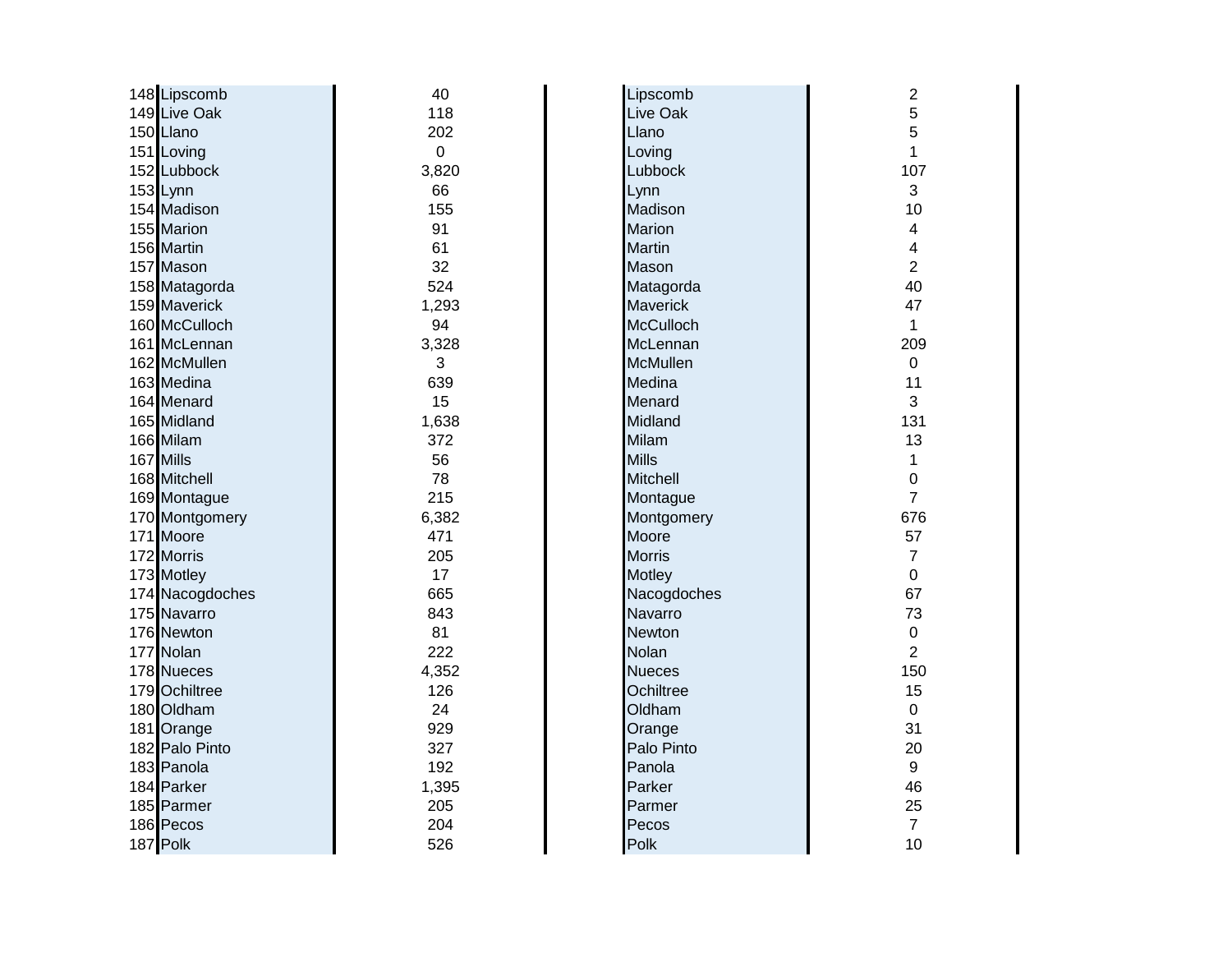| 188 Potter        | 1,888          | Potter           | 152                     |
|-------------------|----------------|------------------|-------------------------|
| 189 Presidio      | 74             | Presidio         | 10                      |
| 190 Rains         | 119            | Rains            | 5                       |
| 191 Randall       | 1,246          | Randall          | 29                      |
| 192 Reagan        | 63             | Reagan           | $\overline{\mathbf{4}}$ |
| 193 Real          | 15             | Real             | 1                       |
| 194 Red River     | 149            | <b>Red River</b> | 3                       |
| 195 Reeves        | 192            | <b>Reeves</b>    | $\overline{7}$          |
| 196 Refugio       | 94             | Refugio          | $\mathbf{1}$            |
| 197 Roberts       | $\mathbf{1}$   | <b>Roberts</b>   | $\mathbf 0$             |
| 198 Robertson     | 199            | Robertson        | 13                      |
| 199 Rockwall      | 811            | Rockwall         | 38                      |
| 200 Runnels       | 157            | <b>Runnels</b>   | $\mathbf 0$             |
| 201 Rusk          | 703            | <b>Rusk</b>      | 40                      |
| 202 Sabine        | 91             | Sabine           | 3                       |
| 203 San Augustine | 78             | San Augustine    | $\overline{4}$          |
| 204 San Jacinto   | 298            | San Jacinto      | 19                      |
| 205 San Patricio  | 925            | San Patricio     | 25                      |
| 206 San Saba      | 102            | San Saba         | $\,6$                   |
| 207 Schleicher    | 55             | Schleicher       | 0                       |
| 208 Scurry        | 198            | Scurry           | $\overline{7}$          |
| 209 Shackelford   | 25             | Shackelford      | 0                       |
| 210 Shelby        | 349            | Shelby           | 30                      |
| 211 Sherman       | 46             | Sherman          | 5                       |
| 212 Smith         | 3,211          | Smith            | 213                     |
| 213 Somervell     | 117            | Somervell        | $\mathbf{1}$            |
| 214 Starr         | 1,139          | Starr            | 114                     |
| 215 Stephens      | 148            | <b>Stephens</b>  | 3                       |
| 216 Sterling      | 11             | Sterling         | 0                       |
| 217 Stonewall     | 9              | Stonewall        | $\mathbf 0$             |
| 218 Sutton        | 36             | Sutton           | 4                       |
| 219 Swisher       | 152            | Swisher          | 1                       |
| 220 Tarrant       | 32,891         | <b>Tarrant</b>   | 2,483                   |
| 221 Taylor        | 1,911          | Taylor           | 37                      |
| 222 Terrell       | $\overline{2}$ | <b>Terrell</b>   | $\mathbf 0$             |
| 223 Terry         | 184            | <b>Terry</b>     | 23                      |
| 224 Throckmorton  | 12             | Throckmorton     | $\mathbf 0$             |
| 225 Titus         | 727            | <b>Titus</b>     | 80                      |
| 226 Tom Green     | 1,695          | <b>Tom Green</b> | 19                      |
| 227 Travis        | 13,662         | <b>Travis</b>    | 1,608                   |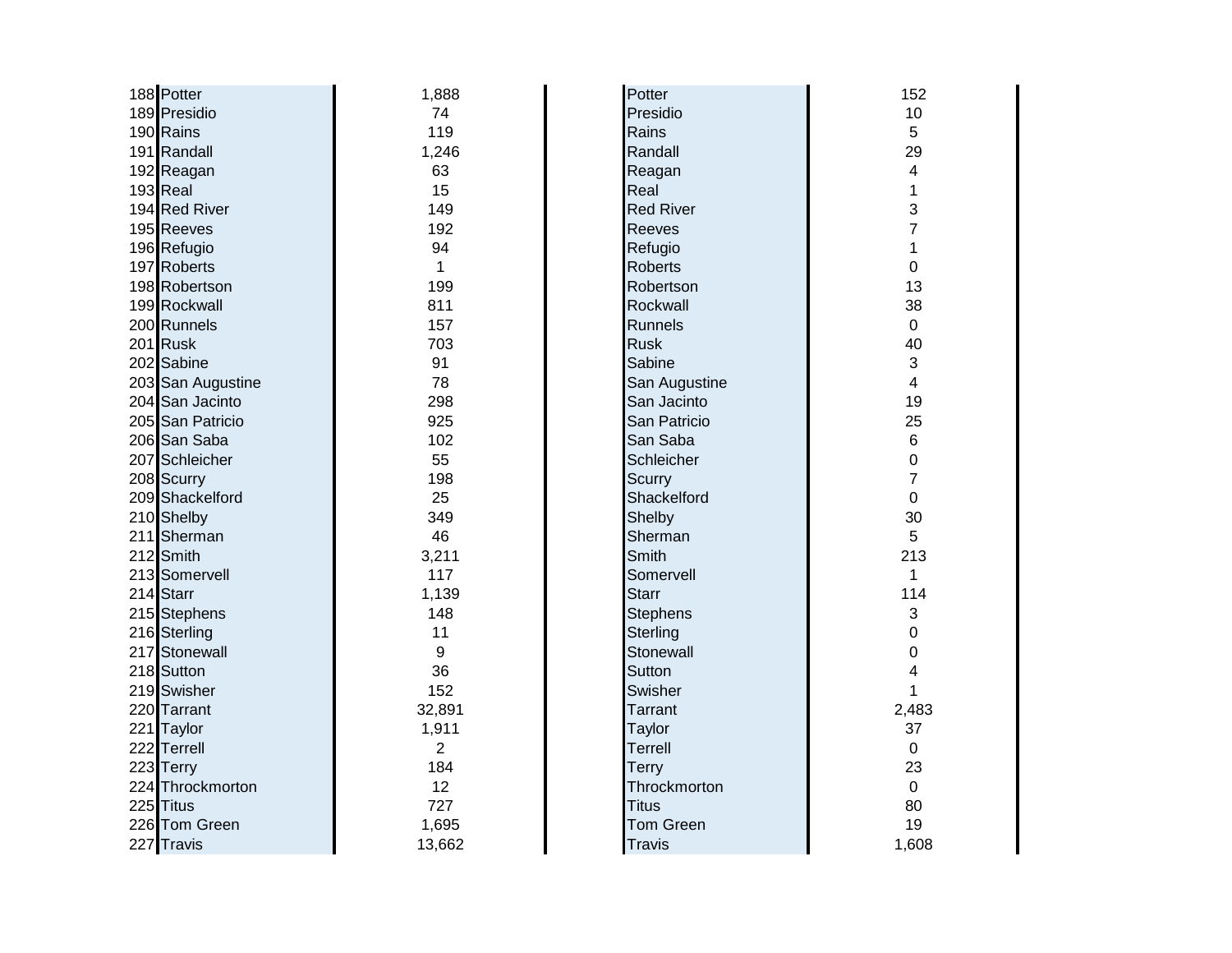| 228 Trinity    | 137     | Trinity        | 4              |
|----------------|---------|----------------|----------------|
| 229 Tyler      | 227     | Tyler          |                |
| 230 Upshur     | 483     | Upshur         | 14             |
| 231 Upton      | 29      | Upton          | $\overline{2}$ |
| 232 Uvalde     | 445     | Uvalde         | 12             |
| 233 Val Verde  | 705     | Val Verde      | 25             |
| 234 Van Zandt  | 713     | Van Zandt      | 20             |
| 235 Victoria   | 1,092   | Victoria       | 30             |
| 236 Walker     | 641     | Walker         | 42             |
| 237 Waller     | 736     | Waller         | 75             |
| 238 Ward       | 160     | Ward           | 5              |
| 239 Washington | 343     | Washington     | 37             |
| 240 Webb       | 4,770   | Webb           | 694            |
| 241 Wharton    | 679     | Wharton        | 31             |
| 242 Wheeler    | 79      | Wheeler        | $\mathbf 0$    |
| 243 Wichita    | 1,523   | Wichita        | 56             |
| 244 Wilbarger  | 200     | Wilbarger      | 5              |
| 245 Willacy    | 325     | Willacy        | 14             |
| 246 Williamson | 5,855   | Williamson     | 239            |
| 247 Wilson     | 533     | Wilson         | 9              |
| 248 Winkler    | 74      | Winkler        | 5              |
| 249 Wise       | 942     | Wise           | 39             |
| 250 Wood       | 516     | Wood           | 24             |
| 251 Yoakum     | 128     | Yoakum         | 27             |
| 252 Young      | 325     | Young          | 11             |
| 253 Zapata     | 153     | Zapata         | 29             |
| 254 Zavala     | 195     | Zavala         | 3              |
| 255 Unknown    | 0       | <b>Unknown</b> | 0              |
| <b>Total</b>   | 402,590 | Total          | 34,688         |

*source: dsp..CHIP\_HX\_ALL source: dsp..CHIP\_HX\_ALL*

*Enrollment is preliminary and may change as new data is collected Enrollment is preliminary and may change as new data is collected Systems Forecasting: October 2017 Systems Forecasting: October 2017*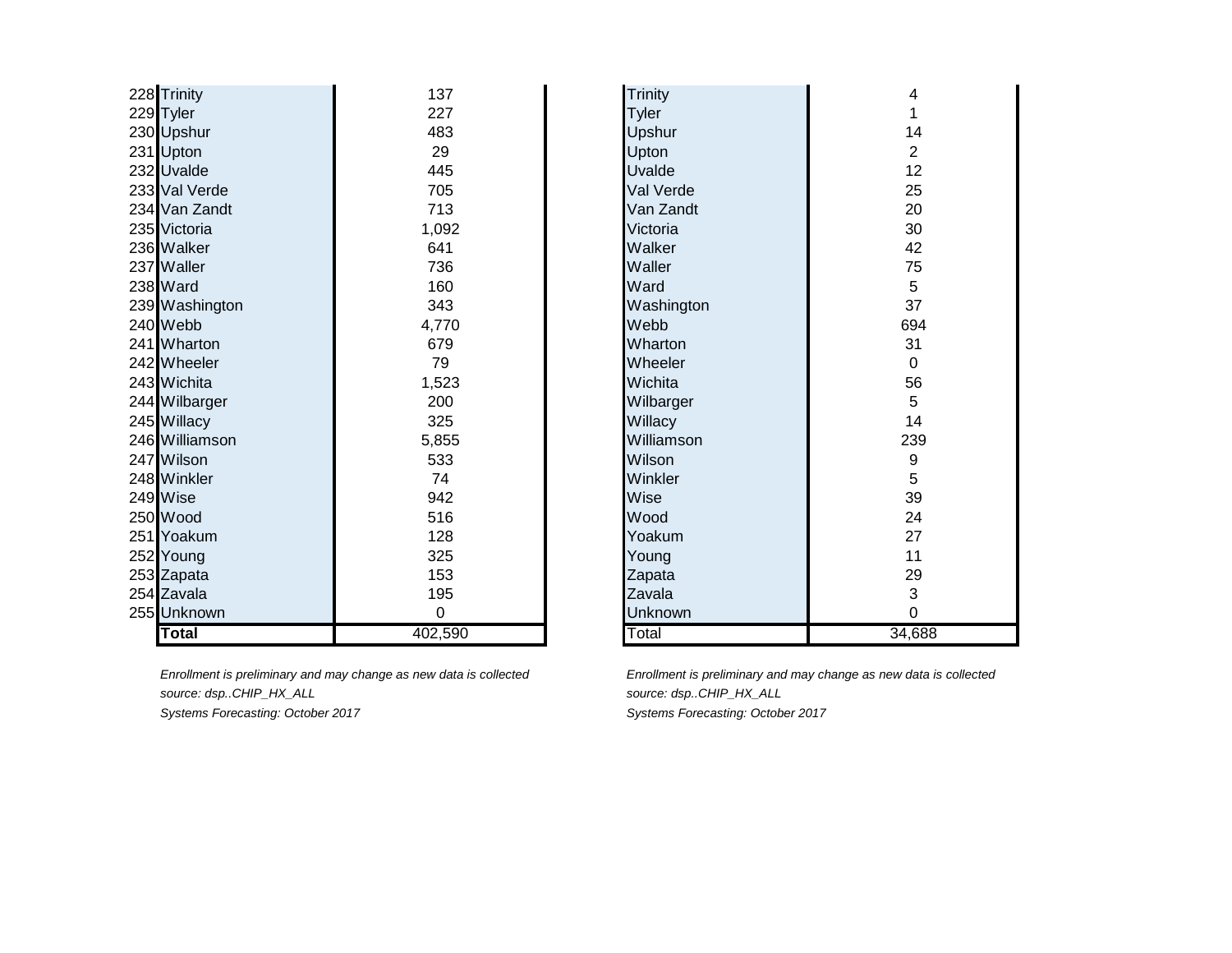**v** 200% FPL. Perinatal care, deliver on this present postpartum care delivered to present who do not do not do not do not do n<br>
For Medicana and have incomes below 200% FPL. Mostly non-U.S. citizens, both lawfully present

## **Medicaid coverage; important to state budget.**

| <b>M-CHIP Preliminary Caseload</b><br><b>August 2017</b> |                           |
|----------------------------------------------------------|---------------------------|
| <b>County</b>                                            | <b>Estimated Caseload</b> |
| Anderson                                                 | 447                       |
| Andrews                                                  | 98                        |
| Angelina                                                 | 801                       |
| Aransas                                                  | 160                       |
| Archer                                                   | 43                        |
| Armstrong                                                | 10                        |
| Atascosa                                                 | 454                       |
| <b>Austin</b>                                            | 253                       |
| <b>Bailey</b>                                            | 106                       |
| <b>Bandera</b>                                           | 86                        |
| <b>Bastrop</b>                                           | 968                       |
| <b>Baylor</b>                                            | 27                        |
| Bee                                                      | 206                       |
| <b>Bell</b>                                              | 2,797                     |
| <b>Bexar</b>                                             | 17,331                    |
| <b>Blanco</b>                                            | 61                        |
| <b>Borden</b>                                            | 4                         |
| Bosque                                                   | 124                       |
| <b>Bowie</b>                                             | 689                       |
| Brazoria                                                 | 2,228                     |
| <b>Brazos</b>                                            | 1,458                     |
| <b>Brewster</b>                                          | 46                        |
| <b>Briscoe</b>                                           | 10                        |
| <b>Brooks</b>                                            | 64                        |
| <b>Brown</b>                                             | 301                       |
| <b>Burleson</b>                                          | 115                       |
| <b>Burnet</b>                                            | 370                       |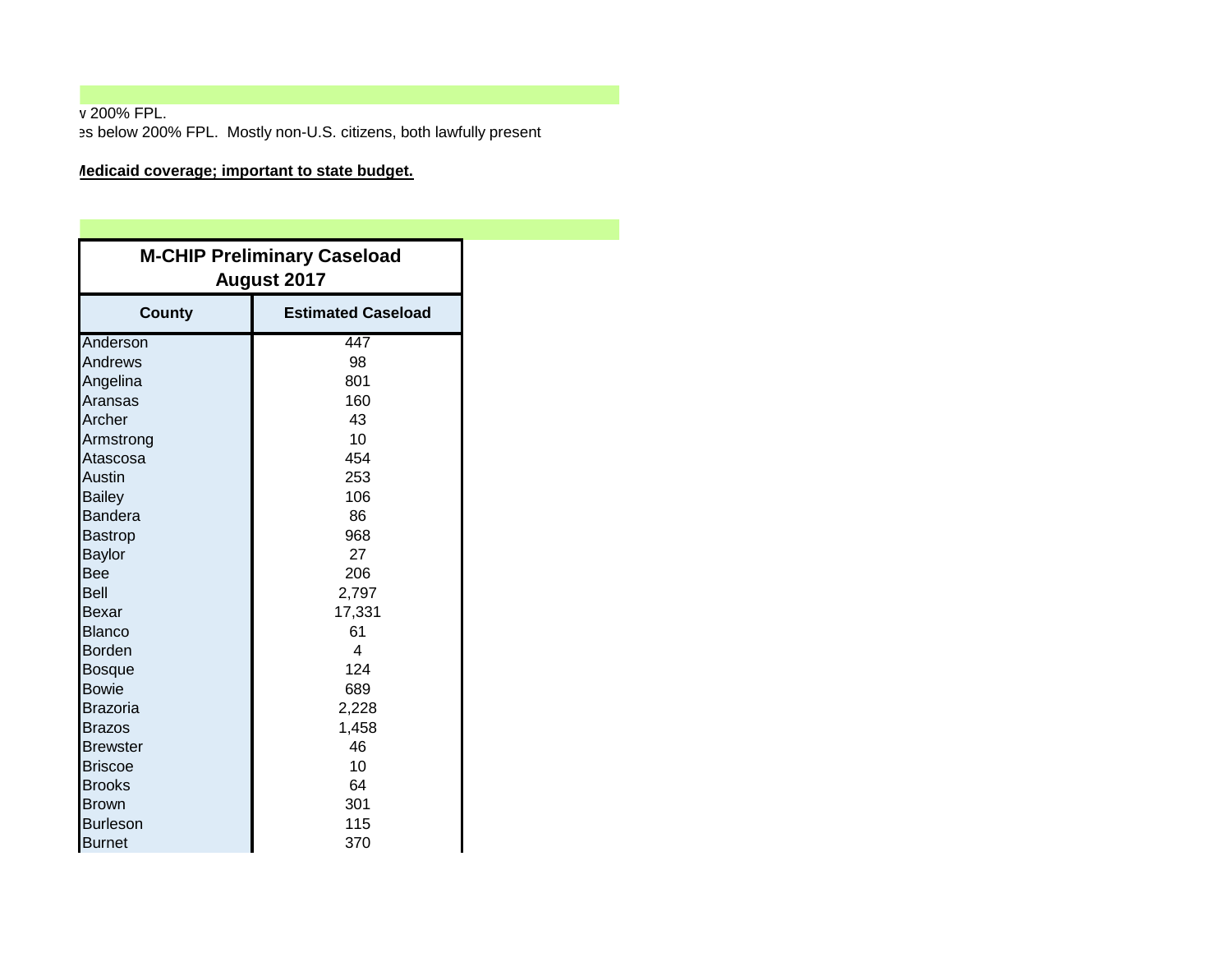| Caldwell          | 478    |
|-------------------|--------|
| Calhoun           | 156    |
| Callahan          | 92     |
| Cameron           | 5,430  |
| Camp              | 229    |
| Carson            | 18     |
| Cass              | 210    |
| Castro            | 127    |
| Chambers          | 210    |
| Cherokee          | 619    |
| <b>Childress</b>  | 76     |
| Clay              | 52     |
| Cochran           | 35     |
| Coke              | 17     |
| Coleman           | 50     |
| Collin            | 4,218  |
| Collingsworth     | 28     |
| Colorado          | 251    |
| Comal             | 776    |
| Comanche          | 130    |
| Concho            | 16     |
| Cooke             | 341    |
| Coryell           | 475    |
| Cottle            | 8      |
| Crane             | 40     |
| Crockett          | 32     |
| Crosby            | 72     |
| Culberson         | 30     |
| Dallam            | 70     |
| <b>Dallas</b>     | 31,304 |
| Dawson            | 121    |
| <b>Deaf Smith</b> | 242    |
| Delta             | 46     |
| Denton            | 4,343  |
| <b>DeWitt</b>     | 165    |
| <b>Dickens</b>    | 19     |
| Dimmit            | 102    |
| Donley            | 31     |
| <b>Duval</b>      | 84     |
| Eastland          | 140    |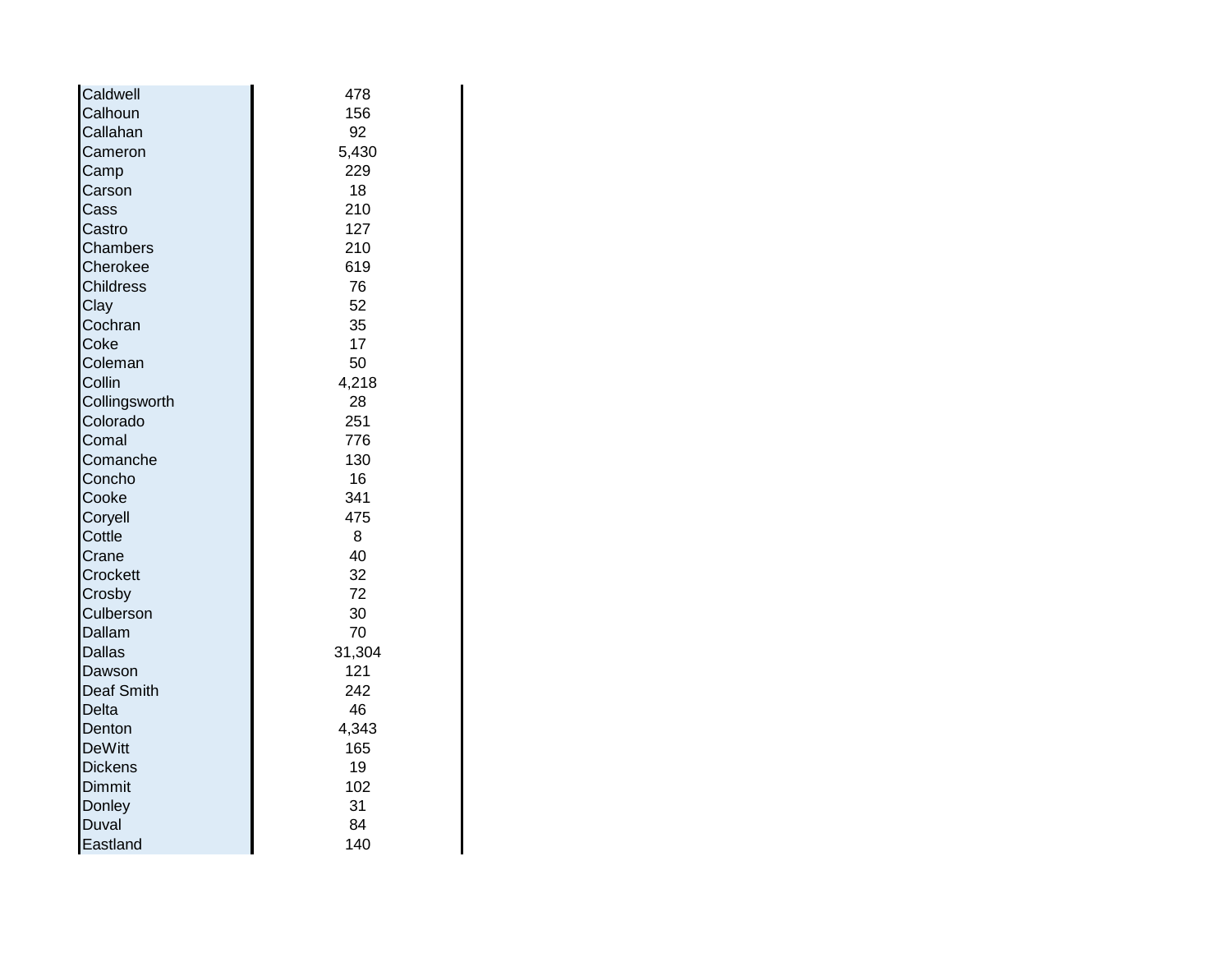| Ector            | 1,076  |
|------------------|--------|
| Edwards          | 16     |
| <b>Ellis</b>     | 1,366  |
| El Paso          | 9,974  |
| Erath            | 336    |
| Falls            | 151    |
| Fannin           | 246    |
| Fayette          | 191    |
| Fisher           | 10     |
| Floyd            | 70     |
| Foard            | 10     |
| <b>Fort Bend</b> | 4,599  |
| Franklin         | 132    |
| Freestone        | 150    |
| Frio             | 182    |
| Gaines           | 230    |
| Galveston        | 2,069  |
| Garza            | 51     |
| Gillespie        | 203    |
| Glasscock        | 12     |
| Goliad           | 42     |
| Gonzales         | 245    |
| Gray             | 223    |
| Grayson          | 920    |
| Gregg            | 1,183  |
| Grimes           | 221    |
| Guadalupe        | 960    |
| Hale             | 456    |
| Hall             | 43     |
| Hamilton         | 73     |
| Hansford         | 61     |
| Hardeman         | 38     |
| Hardin           | 315    |
| Harris           | 47,362 |
| Harrison         | 634    |
| <b>Hartley</b>   | 42     |
| Haskell          | 74     |
| Hays             | 1,283  |
| Hemphill         | 24     |
| Henderson        | 724    |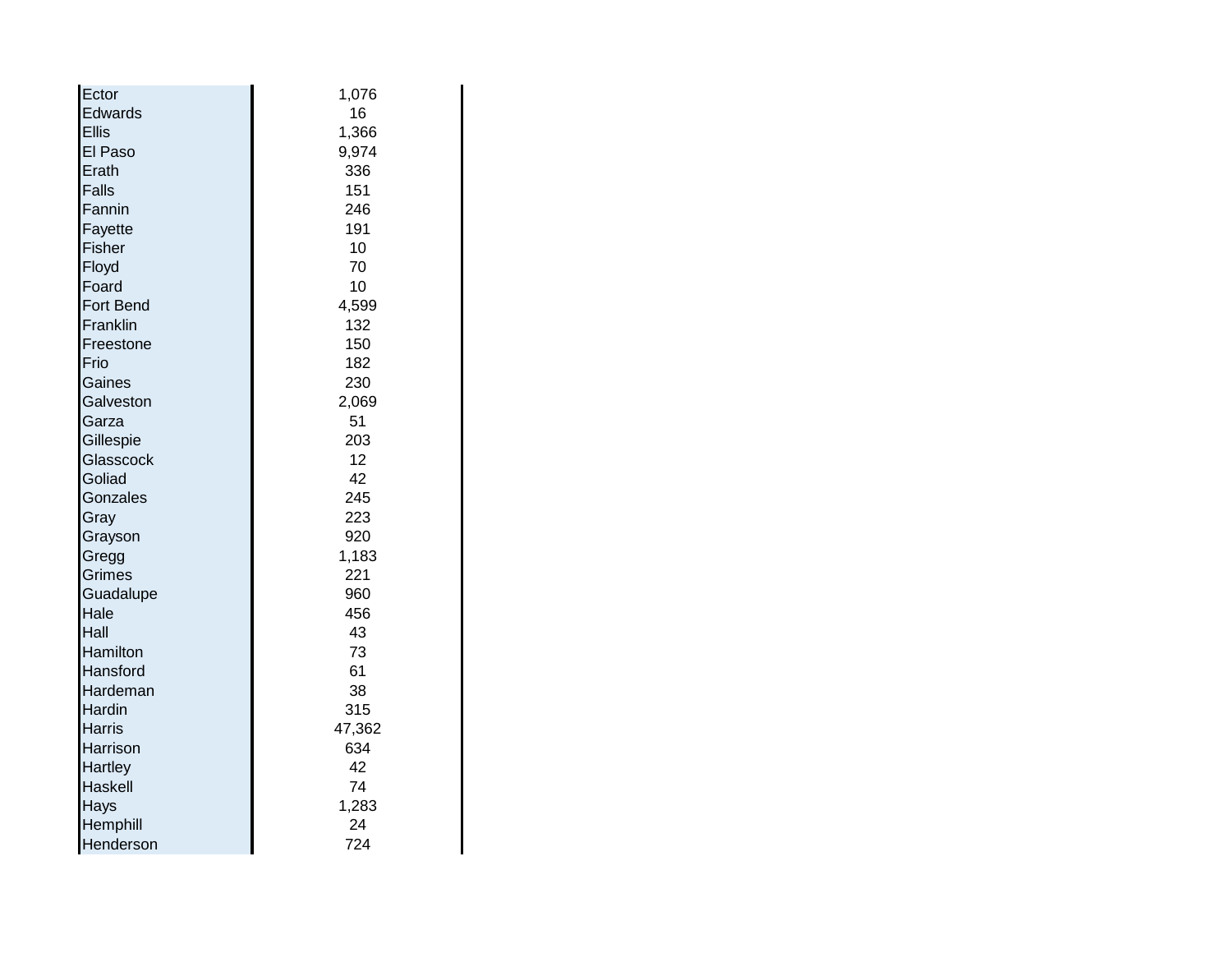| Hidalgo           | 10,220 |
|-------------------|--------|
| Hill              | 312    |
| Hockley           | 209    |
| Hood              | 407    |
| <b>Hopkins</b>    | 382    |
| Houston           | 146    |
| Howard            | 234    |
| Hudspeth          | 61     |
| Hunt              | 769    |
| Hutchinson        | 124    |
| Irion             | 2      |
| <b>Jack</b>       | 60     |
| Jackson           | 87     |
| Jasper            | 215    |
| <b>Jeff Davis</b> | 9      |
| Jefferson         | 1,873  |
| Jim Hogg          | 61     |
| <b>Jim Wells</b>  | 398    |
| Johnson           | 1,345  |
| <b>Jones</b>      | 97     |
| <b>Karnes</b>     | 94     |
| Kaufman           | 975    |
| Kendall           | 171    |
| Kenedy            | 4      |
| Kent              | 0      |
| Kerr              | 422    |
| Kimble            | 24     |
| King              | 1      |
| Kinney            | 20     |
| Kleberg           | 239    |
| Knox              | 32     |
| Lamar             | 444    |
| Lamb              | 196    |
| Lampasas          | 134    |
| La Salle          | 105    |
| Lavaca            | 138    |
| Lee               | 156    |
| Leon              | 129    |
| Liberty           | 778    |
| Limestone         | 293    |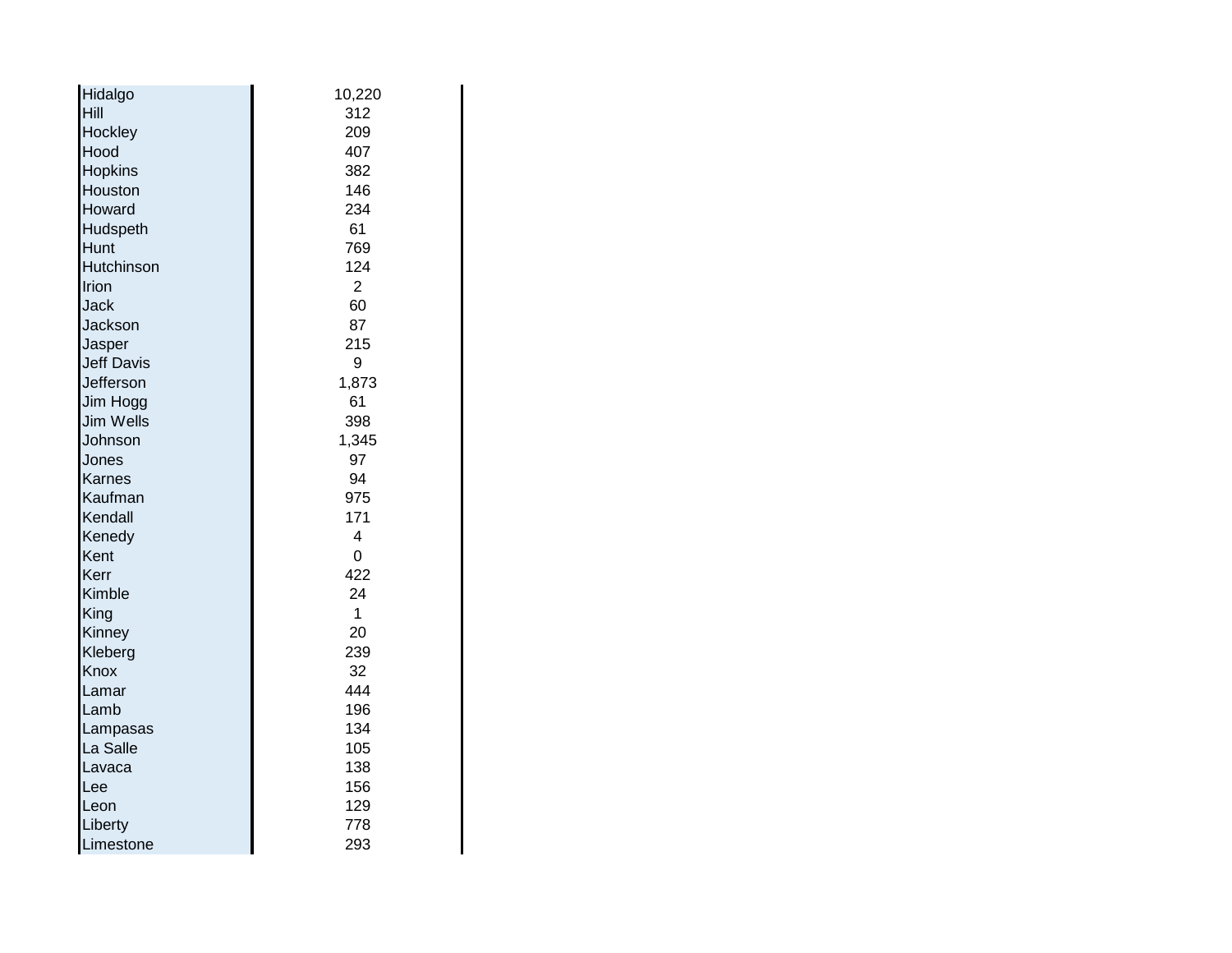| Lipscomb         | 29    |
|------------------|-------|
| <b>Live Oak</b>  | 74    |
| Llano            | 124   |
| Loving           | 0     |
| Lubbock          | 2,447 |
| Lynn             | 94    |
| Madison          | 134   |
| <b>Marion</b>    | 94    |
| <b>Martin</b>    | 23    |
| Mason            | 29    |
| Matagorda        | 353   |
| <b>Maverick</b>  | 873   |
| <b>McCulloch</b> | 74    |
| McLennan         | 2,269 |
| <b>McMullen</b>  | 3     |
| Medina           | 348   |
| Menard           | 28    |
| Midland          | 873   |
| Milam            | 246   |
| <b>Mills</b>     | 23    |
| <b>Mitchell</b>  | 45    |
| Montague         | 133   |
| Montgomery       | 4,085 |
| Moore            | 207   |
| <b>Morris</b>    | 96    |
| <b>Motley</b>    | 8     |
| Nacogdoches      | 524   |
| Navarro          | 569   |
| Newton           | 41    |
| Nolan            | 145   |
| Nueces           | 3,023 |
| Ochiltree        | 92    |
| Oldham           | 8     |
| Orange           | 482   |
| Palo Pinto       | 251   |
| Panola           | 179   |
| <b>Parker</b>    | 704   |
| Parmer           | 141   |
| Pecos            | 92    |
| Polk             | 363   |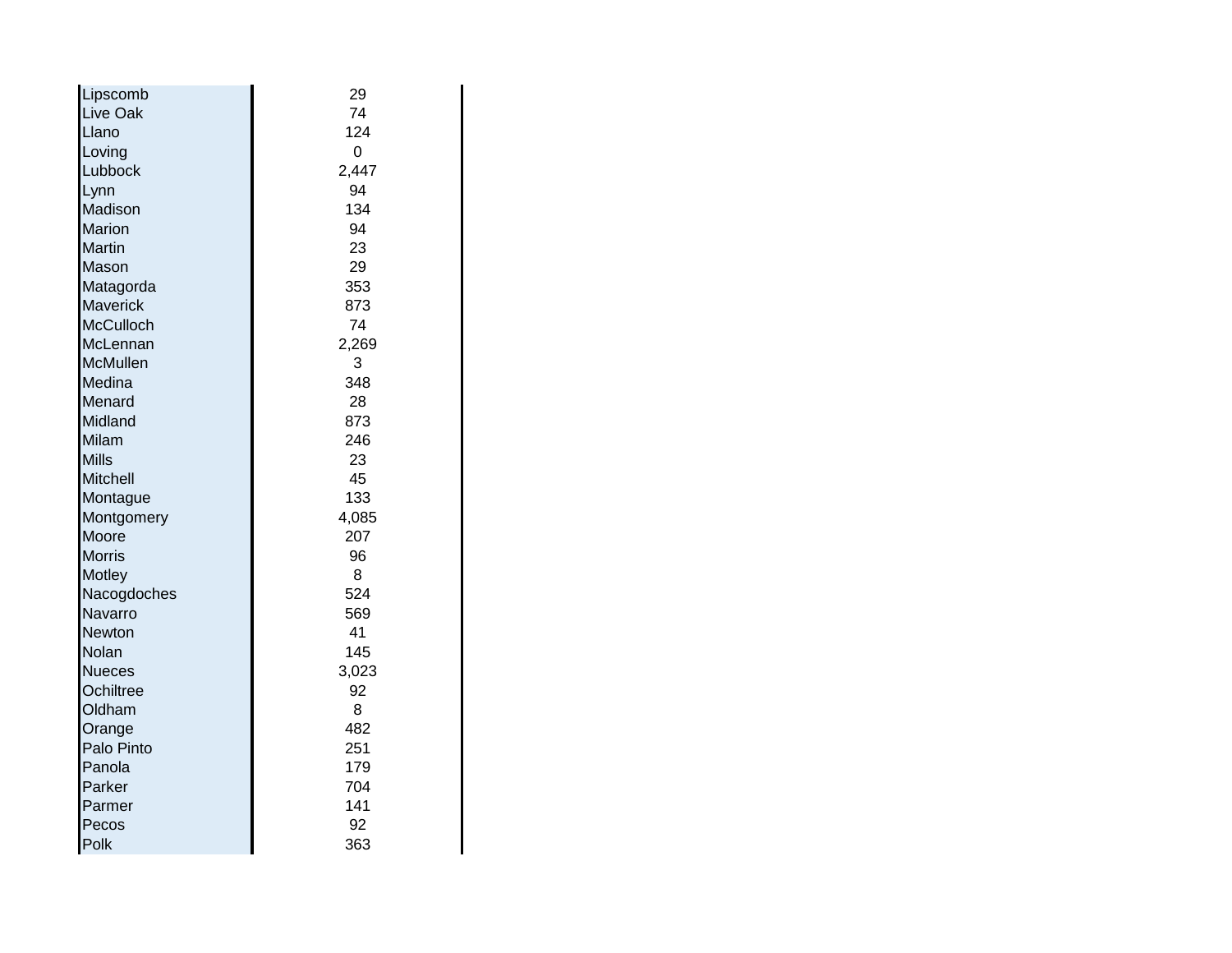| Potter           | 1,443          |
|------------------|----------------|
| Presidio         | 60             |
| Rains            | 92             |
| Randall          | 606            |
| Reagan           | 25             |
| Real             | 18             |
| <b>Red River</b> | 107            |
| <b>Reeves</b>    | 110            |
| Refugio          | 48             |
| <b>Roberts</b>   | 8              |
| Robertson        | 135            |
| Rockwall         | 439            |
| <b>Runnels</b>   | 92             |
| lRusk            | 445            |
| Sabine           | 66             |
| San Augustine    | 60             |
| San Jacinto      | 156            |
| San Patricio     | 603            |
| San Saba         | 59             |
| Schleicher       | 21             |
| Scurry           | 111            |
| Shackelford      | 26             |
| Shelby           | 290            |
| Sherman          | 34             |
| Smith            | 2,291          |
| Somervell        | 76             |
| <b>Starr</b>     | 890            |
| <b>Stephens</b>  | 90             |
| Sterling         | 0              |
| Stonewall        | 12             |
| Sutton           | 40             |
| Swisher          | 95             |
| <b>Tarrant</b>   | 17,912         |
| Taylor           | 1,099          |
| <b>Terrell</b>   | $\overline{2}$ |
| <b>Terry</b>     | 141            |
| Throckmorton     | 6              |
| <b>Titus</b>     | 489            |
| <b>Tom Green</b> | 924            |
| Travis           | 7,963          |